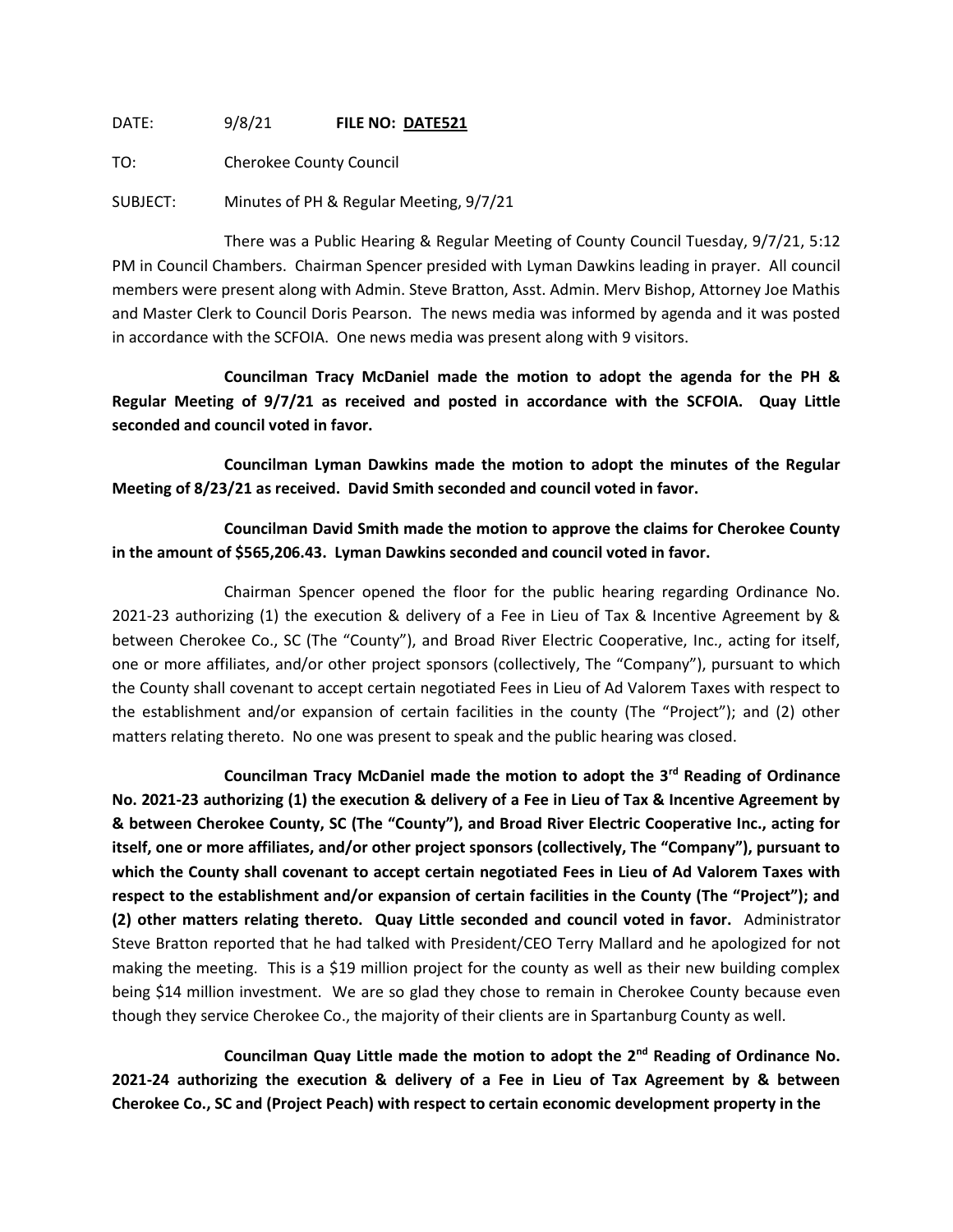## Page 2 – Minutes of PH & Regular Meeting, 9/7/21

**County, whereby such property will be subject to certain payments in Lieu of Taxes, including the provision of certain Special Source Credits; the creation of a Joint County Industrial & Business Park (Project Peach) in conjunction with Spartanburg County; and other matters related thereto. Lyman Dawkins seconded and council voted in favor.**

**Councilman Lyman Dawkins made the motion to adopt the 2nd Reading of Ordinance No. 2021-25 establishing a Local Hospitality Fee on the Sales of Prepared Meals & Beverages sold in the Unincorporated Area of Cherokee County, South Carolina; and other matters relating thereto. David Smith seconded.** Councilman Quay Little asked council again are we all in agreement that this tax money will go toward the Cherokee County Recreation District's capital project? Council consented yes and **council voted in favor of the motion.**

**PWC Chair Tracy McDaniel made the motion coming from the committee to purchase a new 2022 Freightliner Trash Truck from Carolina Environment Services for \$178,985 and pay it from the FYB 21/22 SWC Dept capital project budget. Lyman Dawkins seconded and council voted in favor.**

**PWC Chair Tracy McDaniel made the motion coming from the committee to allow Administration to change the work hours for the Solid Waste Collections Dept. to a 4-day (Monday through Thursday); 10 hour/day (7:00 AM to 5:30 PM) work schedule; taking holidays off whatever day that may fall on and working on Fridays to cover that pick-up day missed. David Smith seconded and council voted in favor.**

Attorney Joe Mathis requested that he be moved down to Item 12 regarding another item being added to the Executive Session. Council consented.

Administrator Steve Bratton updated council on COVID 19 stating this strand is worse than before. Our emergency services and 911 Staff have been hit hard and overwhelmed with calls. The Administration Bldg. has had employees with the symptoms, exposed to and unfortunately one employee lost their daughter to COVID. I'm taking all precautions with our employees requesting them to strongly consider wearing a mask; having them check in every morning with self-checking their temperature. If they have a fever, we asked them to return to their vehicle and call their supervisor before leaving the grounds for instructions on what to do next. We have a local provider that will test our employees for COVID with rapid results at no charge.

**Councilman Elliott Hughes appointed Myra McCoy to serve on the DMW Fire District Board. Mike Fowlkes seconded and council voted in favor.**

**Councilman Tracy McDaniel made the motion to re-appoint the following to the serve another term on the Local Accommodations Tax Advisory Committee: Gary Blanton, David Stepp, Janet Tsiknias, Jim Cook, Cline Gore, Brooks Allison & Lisa Butler. David Smith seconded and council voted in favor.**